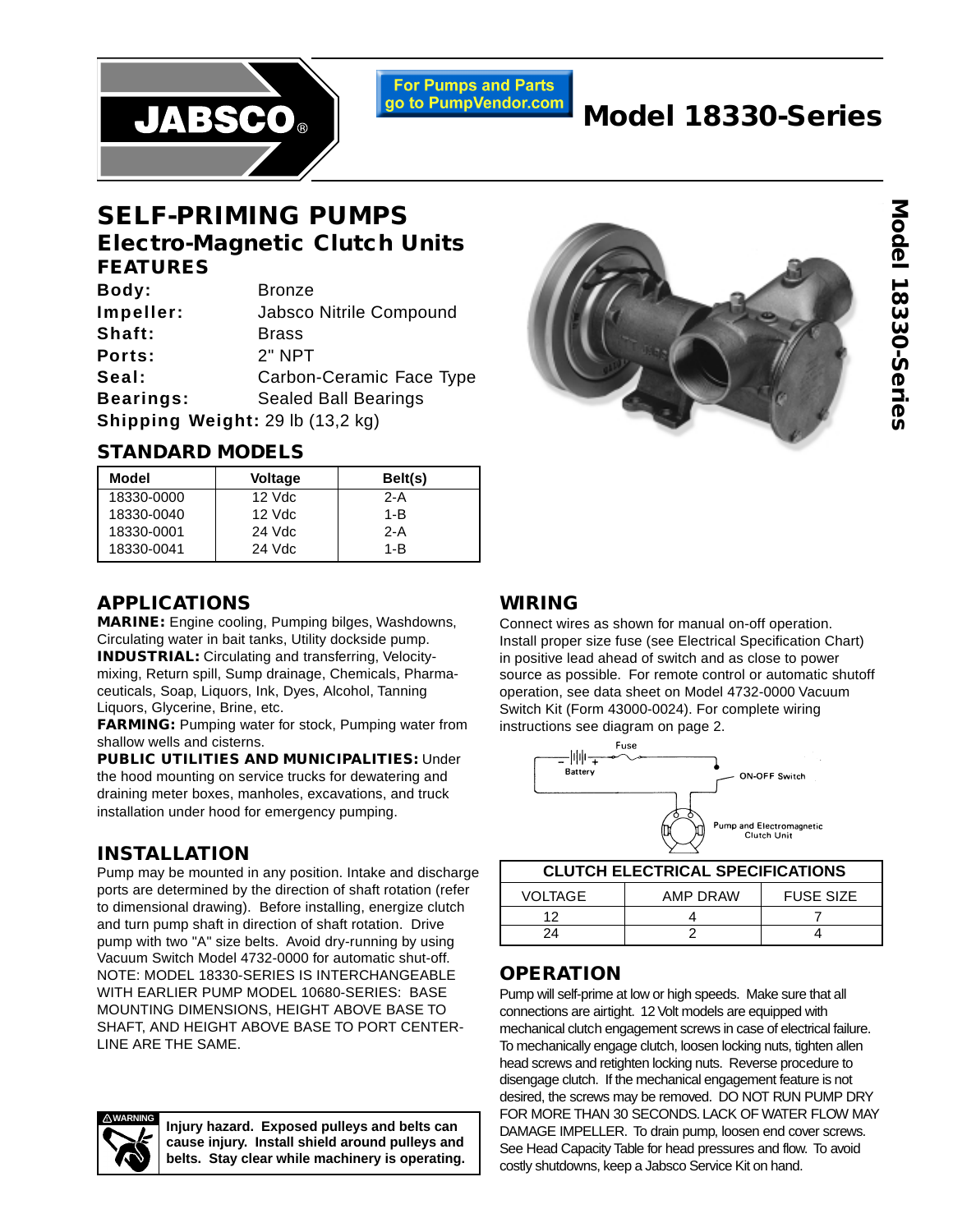

#### **PARTS LIST**

| <b>KEY</b> | <b>DESCRIPTION</b>        | PART#      | QTY.           | <b>KEY</b> | <b>DESCRIPTION</b>    | PART#      | QTY. |
|------------|---------------------------|------------|----------------|------------|-----------------------|------------|------|
|            | Screw (End Cover and Cam) | 91005-0040 | 6              | 15         | Clutch Adaptor        | 11876-0000 |      |
| 2          | End Cover                 | 12062-0000 | 1              | 16         | Field Coil            |            |      |
| 3          | * Gasket                  | 816-0000   | 1              |            | $12$ Vdc              | 98022-0500 |      |
| 4          | * Impeller, Nitrile       | 6760-0003  | 1              |            | 24 Vdc                | 98022-2155 |      |
|            | * Impeller, Neoprene      | 17936-0001 | 1              |            | 32 Vdc                | 98022-0510 |      |
| 5          | Cam                       | 6988-0000  | 1              | 17         | Drive Key             | 91401-0100 |      |
| 6          | Wearplate                 | 2574-0000  | 1              | 18         | Clutch Assembly       |            |      |
|            | Seal Assembly(Shaft)      | 6408-0000  | 1              |            | 12 Vdc - 2-A Grooves  | 92300-0030 |      |
| 8          | Pipe Plug                 | 92650-0070 | $\overline{2}$ |            | 12 Vdc - 1-B Groove   | 18735-0493 |      |
| 9          | Body                      | 18313-0000 | 1              |            | 24 Vdc - 2-A Grooves  | 92300-0061 |      |
| 10         | Roll Pin                  | 93100-0160 | $\overline{2}$ |            | 24 Vdc - 1-B Groove   | 18753-0494 |      |
| 11         | Bearing Seal              | 92701-0180 | 1              |            |                       |            |      |
| 12         | <b>Ball Bearing</b>       | 92600-0260 | $\overline{2}$ |            |                       |            |      |
| 13         | Shaft                     | 10677-0010 | 1              |            | Service Kit, Neoprene | 90254-0001 |      |
| 14         | Retaining Ring            | 18725-0000 | 1              |            | Service Kit, Nitrile  | 90254-0003 |      |

\* Parts contained in Service Kit.

**NOTES:** 1. ALL REPLACEMENT PARTS, (EXCEPT BODY/BEARING HOUSING ASSEMBLY), ARE INTERCHANGEABLE WITH EARLIER PUMP MODEL 10680-SERIES

2. THE STANDARD IMPELLER (6760-0003) IS A 9 BLADE NITRILE (OIL RESISTANT) IMPELLER. FOR NON-CONTAMINATED WATER APPLICATIONS, A MULTIBLADE NEOPRENE IMPELLER (NO. 17936-0001) MAY BE SUBSTITUTED.



**REMOTE CONTROL** (When Engine Is Running): Install a pushbutton switch at one or more locations. Depress pushbutton for 2 seconds. If there is water in bilge, pump will operate until dry at which time vacuum switch will stop pump. If no water is in bilge, pump will stop when pushbutton is released.

**AUTOMATIC BILGE PUMP** (When Engine Is Running): Install No.30295-2000 Automatic Bilge Pump Switch where it will energize clutch at maximum high water level in bilge. When water raises switch float, pump will start. Vacuum switch will maintain closed circuit until bilge is pumped dry. Pump will automatically stop, preventing impeller damage.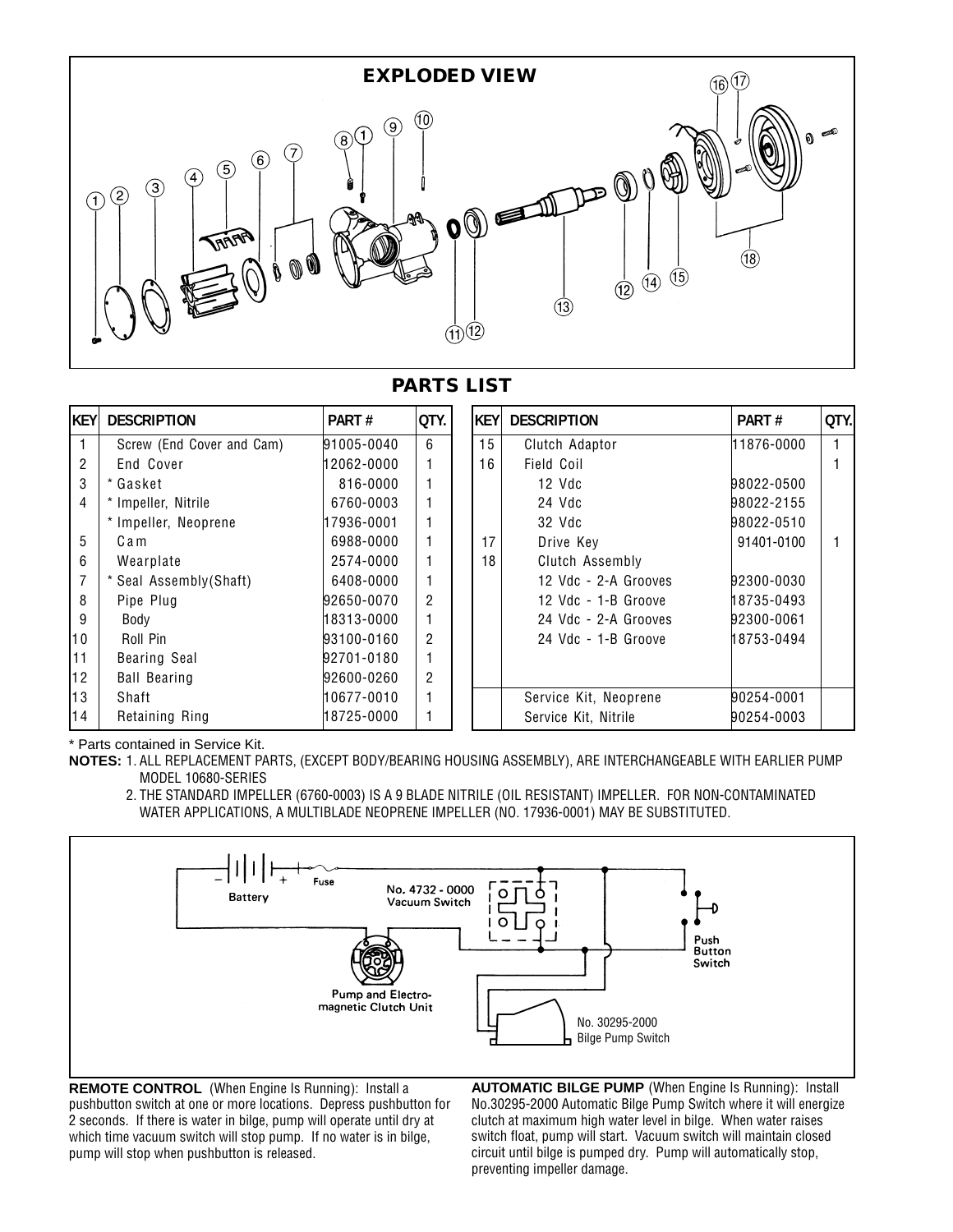#### **SERVICE INSTRUCTIONS**

**IMPELLER REPLACEMENT:** Remove end cover and Oring. Pull impeller out by grasping hub with pliers or impeller puller. With a rotary motion in the direction the pump will be turning, push impeller into the impeller bore. A light coating of grease in the impeller bore will protect impeller during initial dry start up. Install gasket and O-ring.

**SHAFT SEAL REPLACEMENT:** Remove end cover, Oring, and impeller as outlined above. Loosen cam screws several times. Give cam screw a couple of sharp raps with the handle of the screwdriver to loosen the cam from the impeller bore. Remove the cam screws and cam (clean sealant from cam and impeller bore). Remove wearplate with hooked wire. Remove snap ring,

Using a hooked wire, and taking care not to scratch shaft or seal seat bore, remove all components of seal assembly. Inspect shaft and seal seat bore to be sure sealing surfaces are free of nicks or scratches. Clean shaft surface behind splines to insure proper seal on shaft. Apply light film of grease on shaft surface behind spline area. Thoroughly clean seal faces (carbon and ceramic) of all grease, oil or particles - this will insure that seal faces will turn freely on startup. Place ceramic seat assembly in body with boot first. Use care not to damage ceramic surface. Be sure ceramic and boot are bottomed squarely in body bore. Slide carbon ring assembly, with carbon facing ceramic, over the shaft and firmly up against the ceramic seat. Install/snap ring/replace wearplate, aligning notch with dowel pin in body. Apply a thin coat of sealant to top of cam and threads on cam

**FIELD COIL REPLACEMENT:** Remove drive belts from pulley. Disconnect wiring. Remove center bolt and washer (it may be necessary to remove end cover to hold impeller from turning while removing center bolt). Tap pulley with soft mallet



to remove from shaft taper. Remove three bolts and washers holding field coil to adaptor. Remove and replace field coil, tightening the three bolts securely. With key drive in place in shaft, replace pulley assembly. Secure to shaft with center bolt and washer (again, it may be necessary to hold the impeller from turning to tighten center bolt). Replace drive belts. Do not overtighten belts. A deflection of 1/2" midway between pulleys is generally considered normal. Reconnect wiring.

**MAJOR REPAIR:** Remove pump from installation.

**DISASSEMBLY:** Remove and cover, gasket, impeller, cam and seal assembly as outlined in 'shaft seal replacement'. Remove clutch pulley and field coil as outlined in 'filed coil replacement'. Use a punch to drive roll pins (key 10) in towards shaft, approximately 3/8" (10 mm). Remove clutch adaptor from body punch roll pins out of adaptor. Press on impeller end of shaft to remove shaft and bearing assembly from body bearing bore. Use screwdriver to pry inner bearing seat from body. Take care not to scratch or damage body bore. If ball bearings are worn or any slight roughness is felt when the bearing is turned, replace both bearings. Support inner race of bearing and press on impeller end of shaft to remove inner bearing. Replace all worn or damaged parts.

**ASSEMBLY:** Support inner race of ball bearing. Insert impeller drive end of well oiled shaft to seat inner bearing firmly against shaft shoulder. Reverse shaft and insert tapered end of shaft through bearing supported on inner race. Press on impeller end of shaft to seat second bearing firmly against shaft shoulder. Wipe shaft free of oil. Lightly grease inner bearing seal and press into body bearing bore seating firmly against shoulder bearing seal bore with lip facing towards impeller bore. Support impeller end of body, insert impeller end of shaft through bearing seal and press on outer race of outer bearing to position shaft and bearing assembly into bearing bore, firmly against shoulder. Install clutch adaptor into bearing bore. If resurging adaptor previously disassembled from pump, line up dowel pin holes during assembly of adaptor to body. If installing new adaptor (which does not have predrilled dowel pin holes), install into bearing bore until it is bottomed firmly and use dowel pin holes in body to pilot drill dowel pin holes through adaptor, two places, 180 apart. Clean any brass chips from bearing area. Press roll pin into body to secure adaptor. Attach field coil to adaptor with three bolts and washers. Before assembling clutch pulley, turn body over and install seal assembly, wearplate cam and impeller as described in shaft seal and impeller replacement instructions. Complete assembly by installing gasket and end cover.